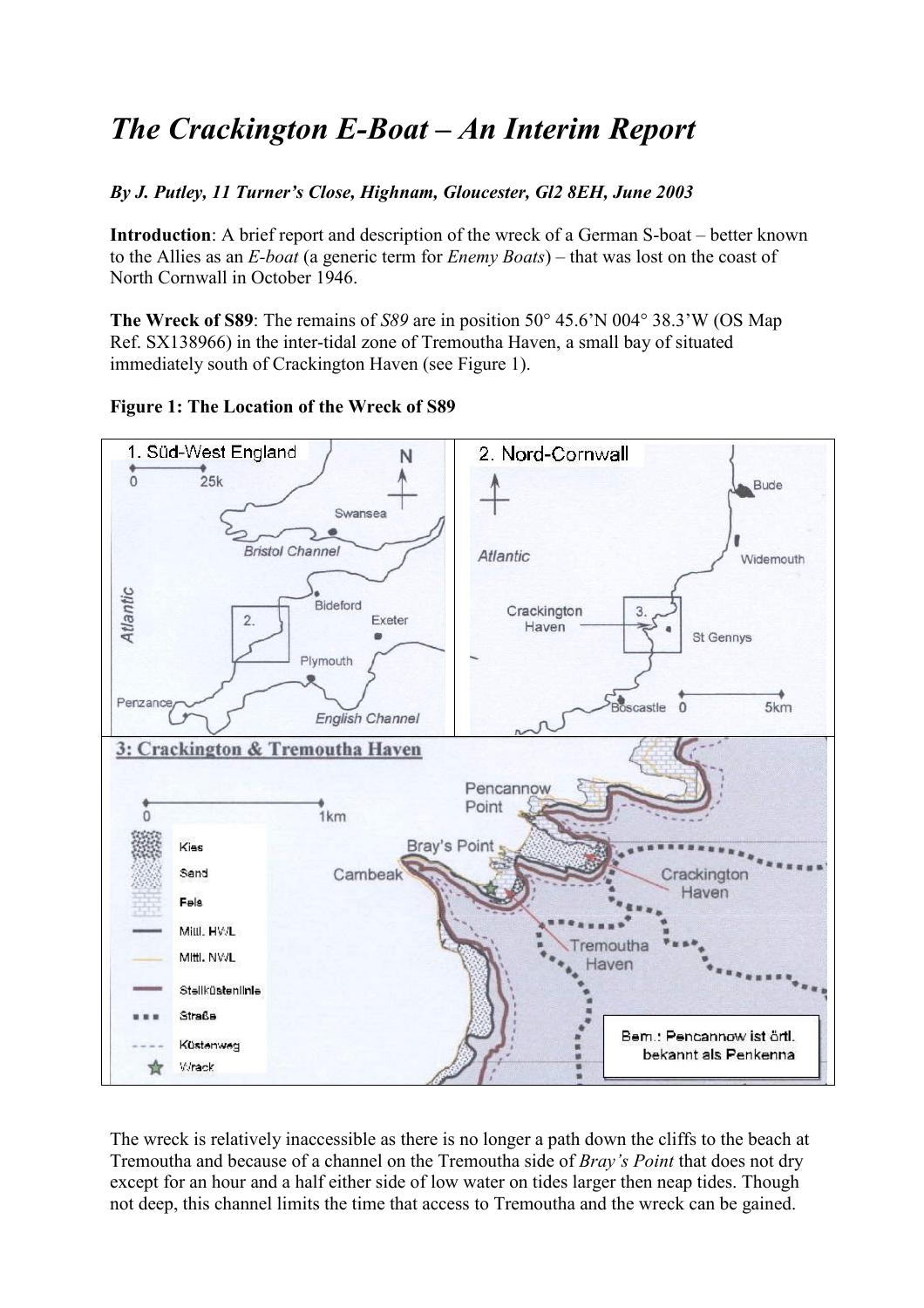The wreck of *S89* is app. 4m above MLWS and the wreck-site dries on every tidal cycle, except for periods of MLWN with a NW wind. On average, the wreck-site is exposed for three to four hours every low water, although at MLWN not all of the wreck itself dries. Fieldwork has identified thirteen major components of *S89* present on the wreck-site. These comprise three engines, three propeller shafts, three gearboxes, two auxiliary crankshaft assemblies, one section of an intake/exhaust assembly and a broken cylinder head. The author also knows of one other component from the wreck, a gas reservoir (app. 2m long and 0.5m in diameter) that is present on the MHW line, but is usually buried under the shingle/sand. More remains may well exist in this state. A rough plan of the wreck site is shown in Figure 2.





| <b>Number</b>    | <b>Identification</b>     | <b>Dimensions</b>                |
|------------------|---------------------------|----------------------------------|
| P1               | Propeller Shaft 1         | $6 \times 0.13$ m $(\Phi)$       |
| P <sub>2a</sub>  | Propeller Shaft 2         | $9.16 \times 0.13$ m $(\Phi)$    |
| P <sub>2</sub> b | Propeller Shaft           | $25.8 \times 0.13$ m ( $\Phi$ )  |
| P <sub>3</sub>   | Propeller Shaft 3         | $21 x 0.13m (\Phi)$              |
| E1               | Engine 1                  | 2.8 x 1.25 x 1m                  |
| E2               | Engine 2                  | Ditto                            |
| E3               | Engine 3                  | Ditto                            |
| GB1              | Gearbox assembly 1        | $1 \times 0.5m$ ( $\Phi$ )       |
| GB <sub>2</sub>  | Gearbox assembly 2        | Ditto                            |
| GB3              | Gearbox assembly 3        | Ditto                            |
| CF1              | Crankshaft assembly 1     | $1.62 \times 0.7m$ ( $\Phi$ )    |
| CF2              | Crankshaft assembly 2     | Ditto                            |
| IE               | Intake/Exhaust assembly   | $1.8 \times 0.7$ m (av.)         |
| Debris Field     | Assorted metallic remains | Various, largest approx 1 x 0.5m |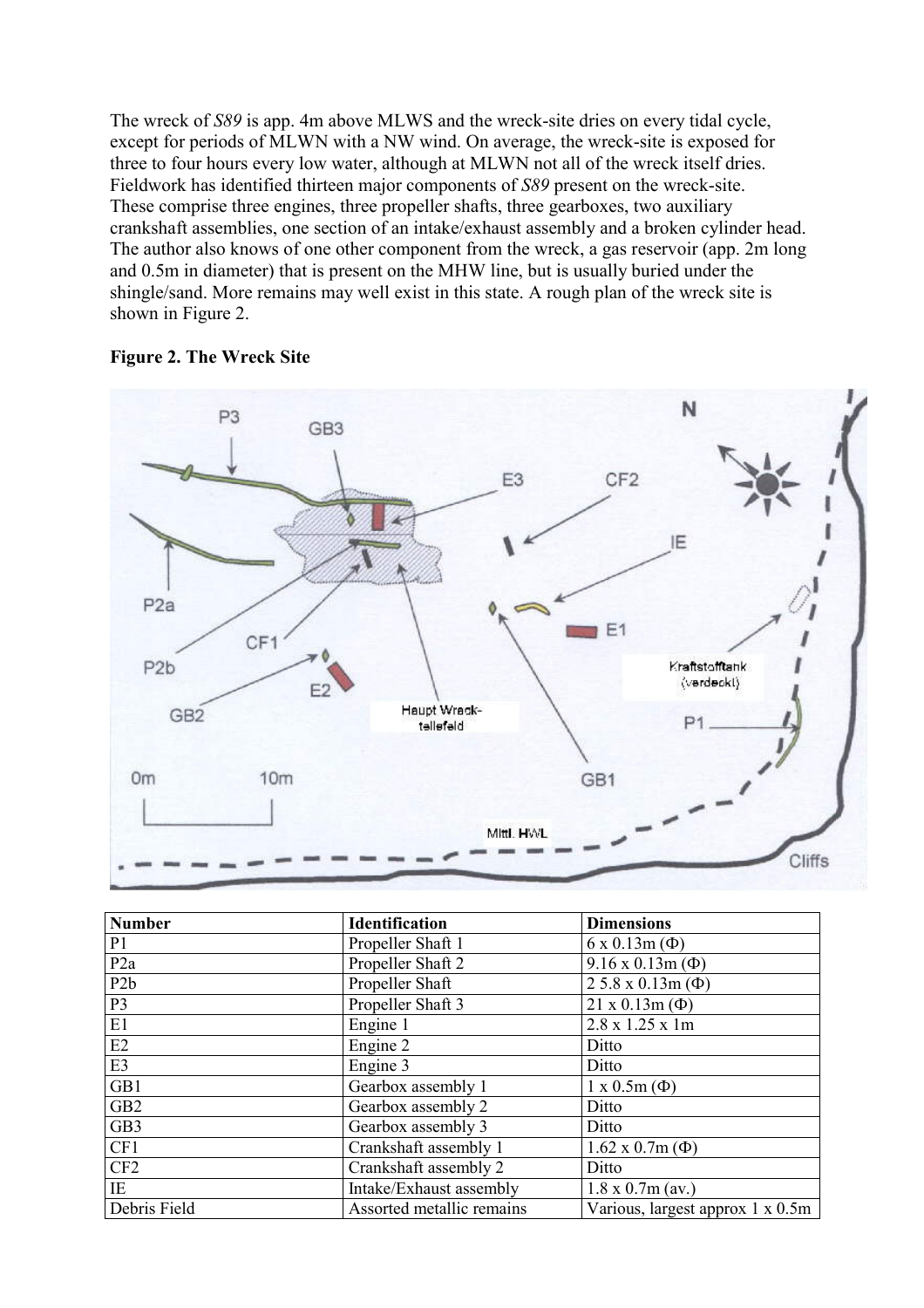#### **History**

*S89* was one of a batch of 16 S-boats ordered by the German Navy on 3 January 1941 from the German shipbuilding concern *Friedrick Lürssen of Vegesack* in Bremen. She was completed in November 1942 and commissioned into service at the Lürssen yard on 28 November 1942.

*S89* 

After commissioning, she was assigned to the 2nd S-boat Flotilla, which she joined in the spring of 1943 after a period of working-up in the Baltic. Her commander at this time was Oberleutnant zur See Braune. The flotilla operated mainly out of Ijmuiden, but also out of Ostend and occasionally Cherbourg. Unfortunately, little detail is known about *S89*'s operational career, but she took part in numerous minelaying and torpedo strike operations, when reached a peak in late 1943. On the night of  $24/25$ <sup>th</sup> October 1943, while temporarily attached to the 4th Flotilla for a mass torpedo strike against Convoy FN160 off Cromer, *S89*  was damaged along with *S120*, *S122* and *S87*were damaged when the S-boats were engaged by the destroyer HMS *Worcester*. The S-boats evaded the destroyer by running eastwards only to run into more British forces in the shape of *MGB439* and *MGB442*, which had put out from Yarmouth when news of the S-boat attack had reached the port. A further brief action followed in which *MGB442* was seriously damaged. The damage that *S89* sustained was not serious however and she was fully repaired within 10 days for on the night of  $4/5$ <sup>h</sup> November, she had re-joined her 'home' flotilla and, along with the 6th and 8th Flotillas, carried out a minelaying operation off Smiths Knoll and the Humber. After laying their mines, the 2nd Flotilla encountered Convoy FN1170 between Cromer and Yarmouth and made an mpromptu torpedo attack. The S-boats were eventually driven off by the destroyers HMS' *Eglinton* and *Fearney* and claimed several ships sunk (including one of the destroyer escorts) but only two vessels in the convoy, the *Firelight* (2,820 tons) and the *British Progress* (4,581 tons) had been hit and both were towed into port safely (although the latter was declared a total loss). On the 21st March 1944, *S89* – along with *S86*, *S92* and *S98* - was transferred from the 2nd Flotilla to the 10th Flotilla, which was a new flotilla that was then in the process of forming. Her commander, Ob.z.S Braune relinquished command but no new CO was appointed and instead, *S89* was transferred to the 1st Training Flotilla based at Kiel. However when *S89* reached Wilhelmshaven on the 7th April 1944, she was immediately paidoff and ordered to Hamburg for a special mission. Three months previously, in November 1943, Admiral Dönitz had ordered that six new S-boats were to be sent to the Black Sea to bolster the German naval forces present in this theatre.

The Führer der S-Boote (FdS), Kommodore Petersen, had objected to this, arguing that it would weaken his North Sea and Channel forces and obtained a compromise whereby 3 new boats were to be transferred immediately and that four other older craft would be dispatched in early 1944. The four older S-boats selected were *S86*, *S92*, *S98* and *S89* and, after being paid-off at Wilhelmshaven, they proceeded to Hamburg, where preparations for the transfer which was to involve a mammoth journey by river and land – began.

Making the S-boats ready for the journey mainly revolved around removing their main equipment and engines and once this had been completed, the S-boats left Hamburg under tow and proceeded up the River Elbe bound for Dresden. At Dresden, they were slipped and taken out of the water whereupon they were lifted onto *Kuhlmeier* eight-axle trailers<sup>1</sup> in order to undertake a 450km overland transfer via Autobahn to Ingolstadt in southern Germany. This usually took around 56 hours and involved special clearance teams being sent ahead to clear obstacles and remove bridges. Once at Ingolstadt, the boats were returned to the water on the River Danube and then towed downstream to a shipyard at Linz in Austria, where some of the equipment - including the engines and most if not all of the gun armament (that had been sent down by rail) – was refitted by local personnel and a team from the S-boat builders, Lürssen. The first boats of the four to make the trip were *S89* and *S86*, and they arrived in Linz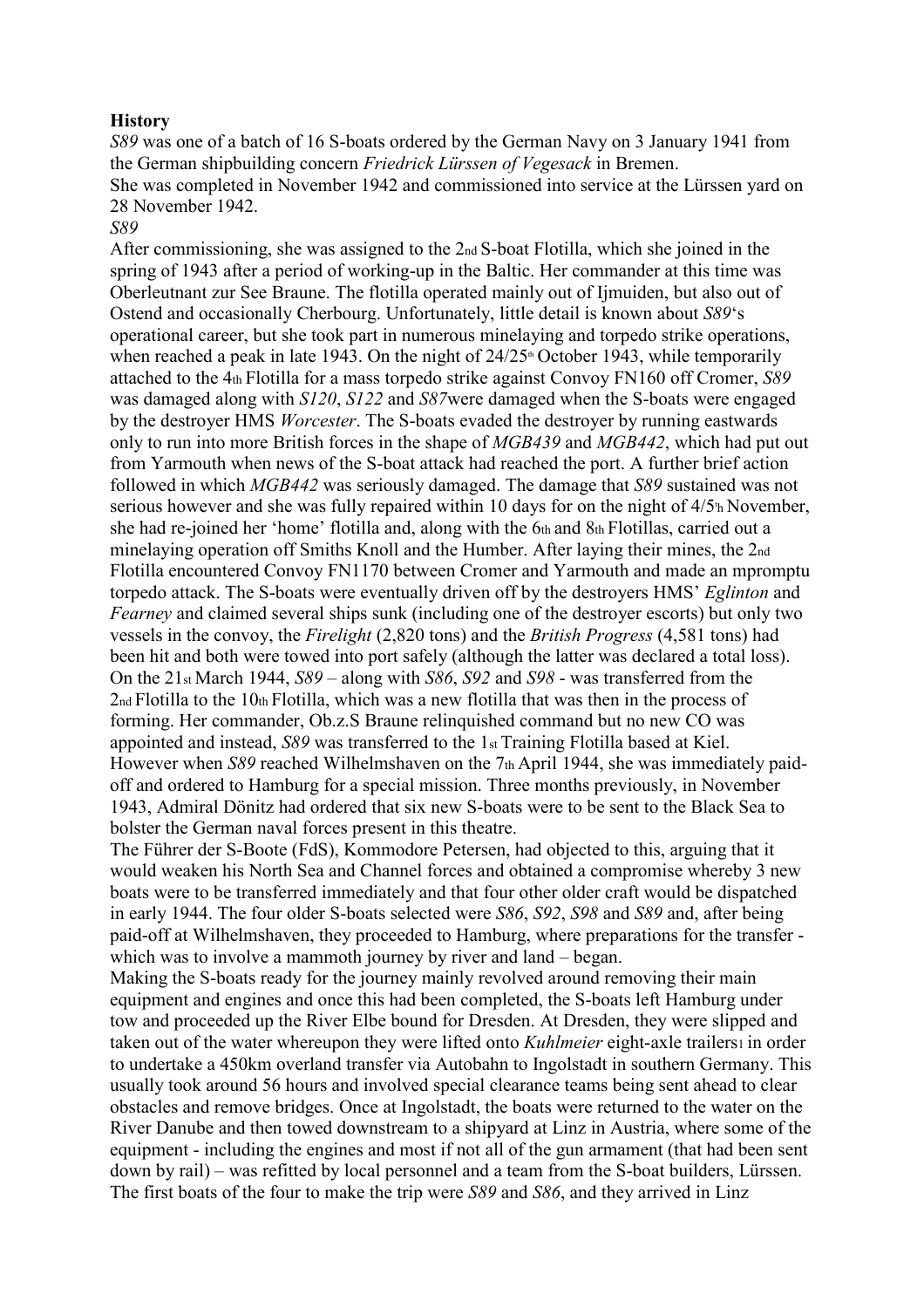sometime in late June 1944. By early July, the refitting work had been completed and the two S-boats left the river port to begin the 1,250km journey down the Danube to the port of Sulina on the Black Sea. This was not without some danger because by this time, the RAF had commenced mining the Danube in an effort to disrupt the flow of Romanian oil into Germany (in just 18 sorties, the RAF dropped some 1,382 mines).

By the 20th August, *S89* and *S 86* were somewhere between Linz and Sulina when the Russians renewed their offensive against the German and Rumanian forces, launching an attack which broke through the German lines towards Galati from the north and northwest. Three days later, Rumania capitulated and on the 24th, the German Naval Command OKM recalled all four S-boats, ordering their transfer back north.

Although *S92* and *S98* had not yet left Linz and so could be relatively easily retrieved, the FdS considered it unlikely that *S89* and *S86* the other pair would ever get back, especially as it seems that (possibly on the initiative of their own commanders) they had joined with the German Army's Danube Flotilla to assist in the rearguard fighting delaying actions. This however came to a halt on the 28th August when *S86* was mined and damaged south of the Km950 mark. The damage was not too serious however and she was taken in tow by *S89*, reach succeeded in getting both boats safely back to Linz. After repairs, the two S-boats headed back up river to Ingolstadt, where they were slipped and again loaded onto the eightaxle trailers for the overland transfer to the Elbe. By November, both vessels were apparently back in the water at Hamburg and on the 1st January 1945, *S89* was recommissioned at Swinemunde under the command of Ob.z.S Osterloh and rejoined the 1st Training Flotilla. The remainder of *S89*'s life is rather hazy. It is likely that for the remainder of the war she served in the Baltic operating out of Swinemünde. However in the last few months of the war, the 1st Training Flotilla frequently operated alongside the operational 5th, 1st and 8th Flotillas. As a result it is possible that *S89* operated occasionally out of Windau (now Ventspils) in Latvia and as well as seeing some combat, took part in the evacuation of German troops and civilians ahead of the advancing Russians.

It is not clear exactly where she was at the surrender. Most of S-boats operating in the Baltic surrendered at Geltinger Bay but, some appear to have been able to retreat westwards to Wilhelmshaven and surrendered there. However, in common with 33 other S-boats, *S89* was allocated to Britain as part of the Tripartite Naval Commission Agreement. It is not known exactly when *S89* came to Britain but it was before February 1946. This is surmised because a monthly progress report of the Naval 1 The German-American Petroleum Company (DAPG) and not the German military owned these specialised road trailers. Only two trailers were available and the company took responsibility for the overland transfer.

Division of the Control Commission for Germany (British Element) stated that there were still S-boats belonging to Britain in Germany. As a result, the Admiralty ordered that the engines of these craft were to be removed and the hulks were to be towed over to the UK. As *S89* was wrecked with her engines, this could not have occurred and so by this date she would have already crossed the North Sea under her own power and with her own crew to HMS Hornet, which was acting as a central depot for these craft.

On 11 September 1946, *S89* was listed in a Special Military Branch Acquaint as having been allocated with 22 other S-boats to the Ship Target Trials Committee.

This document has yet to be located, but presumably stated that *S89* was to be sunk as a target rather than scrapped. It was whilst she was on tow from HMS Hornet to another shore establishment that she was wrecked off the North Cornish Coast. The only other mention in Naval records is a further Special Military Branch Acquaint, pointing out that *S89* was to be removed from the list of ships intended to be used by the Ship Target Trials Committee as she had sunk. Although a team of salvage workers – presumably naval as the Salvage Association have no knowledge of the wreck - visit the wreck site, before *S89* can be refloated, more heavy weather turns her 180° around and pushes her further up the beach, where she starts to break up. The S-boat is later abandoned as a total loss and no salvage is ever carried out.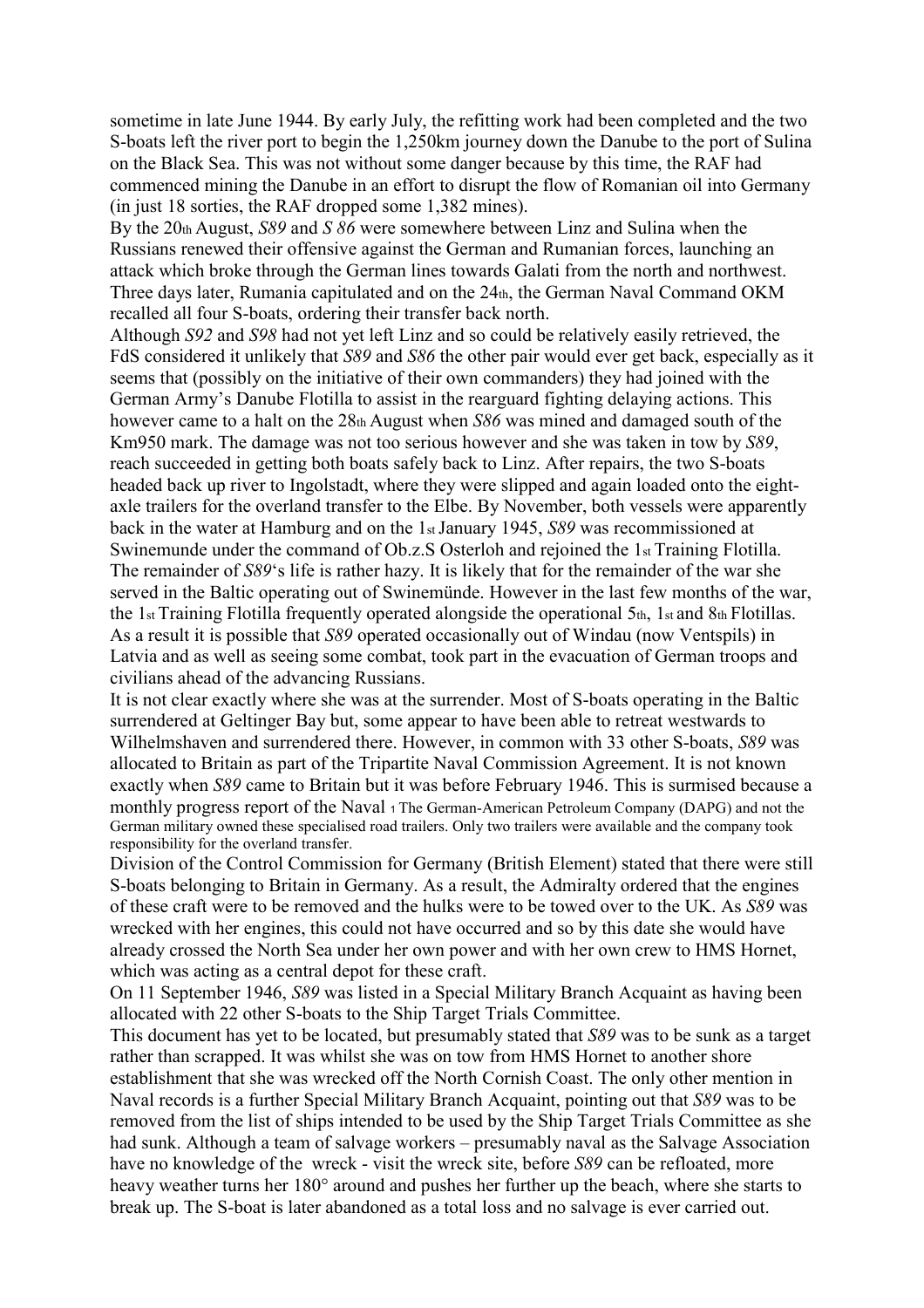## **Details of S89**

**Type:** 'Large' S26 Class Schnellboote or S-boat **Displacement:** 112 tonnes (full load); 92.5 tonnes (standard) **Length:** 34.94m (oa) **Beam:** 5.28m **Draught:** 1.67m (max) **Construction:** Composite timber (pine)/aluminium (Al-Cu-Mg) alloy framing with timber hull skin (double-diagonal round-chine of cedar or larch under mahogany), pine decking. Steel on oak bulkheads and engine beds.

**Machinery**: 3 Daimler-Benz BOF8 MB501/511 diesel engines (20 cylinder V-arrangement with 10 cylinders per bank and shell-bearings as opposed to rollerbearings on crankshaft), each engine developing 2,050hp, resulting in total power output of 6,150 hp. Three shafts.

**Speed:** 39kts (max); 20kts cruise **Fuel/Range:** 13.5 tonnes diesel, 700nm @ 35kts

### **Armament:**

a) **Torpedoes:** four 53.3cm G7a torpedoes fired by compressed air from forecastle tubes.

b) **Guns:** Originally two 2cm MgC/38 or MgC/30 single guns, one in bow and one aft. Later augmented to one 2cm in bow, one 2cm LMK44 Twin amidships and one 3.7cm SKC/30 semi-automatic or 4cm Flak 28 (Bofors) aft, with two 7.92mm MG34/MG42 'Spandau' MMGs on bridge.

c) **Mines and other weapons:** two to six mines (six only if no torpedoes carried) on mine rails aft, six depth-charges (on two d/c rails aft), two chemical smokedischargers, one 8.6cm RAG M42 rocket-launcher with 30 R Sprgr 800 and 60 RLg rounds (for AA defence), thirty stick hand-grenades plus individual small arms (semi-automatic pistols, MP38 SMGs).

**Crew:** 24

**Remark: "S6" and "S 89" got orders on 24.08.1944 at km 955 of the Danube river by F.d.S. to turn around and on 25.08.1944 they were detailed by F.d.S. to**  the Battle Group "Iron Gate" (Kampfgruppe "Eisernes Tor") of the Danube **Flotilla. "S 86" was hit by a mine at km 950 and was towed to Linz by "S 89". After repairs both boats went back to Germany. Once returned they were detailed to the 1. S-School-Flotilla.** 

**The statement that the 1. S-School-Flotilla was operating together with the 5., 8., and 1. SFltl in the end of war is wrong. The 1. S-School-Flotilla (Kptlt. Wilcke) was transferred to Norway in January 1945 with "S "S 62" (Oblt.z.S. Rost), "S 79" (Oblt.z.S. Zeiler), "S 86" (Lt.z.S.d.Res. Kopperneck), "S 89" (Oblt.z.S. Osterloh), "S 90" (Lt.z.S. Garbers) og "S 133" (Lt.z.S. Schiersmann) and performed screening actions based on Egersund until the end of war. Both "S 86" and "S 89" were laying at Egersund/Norway on 04.05.1945 and were sailed by their own crews to Wilhelmshaven in Juli 1945.** 

**The statement that "S 92" and "S 98" also were en route to the Black Sea is not to be verified by the KTB of F.d.S.. According to the KTB of F.d.S. they were employed with their flotillas ("S 92" with the 5. SFltl, "S 98" with the 2. SFltl) in**